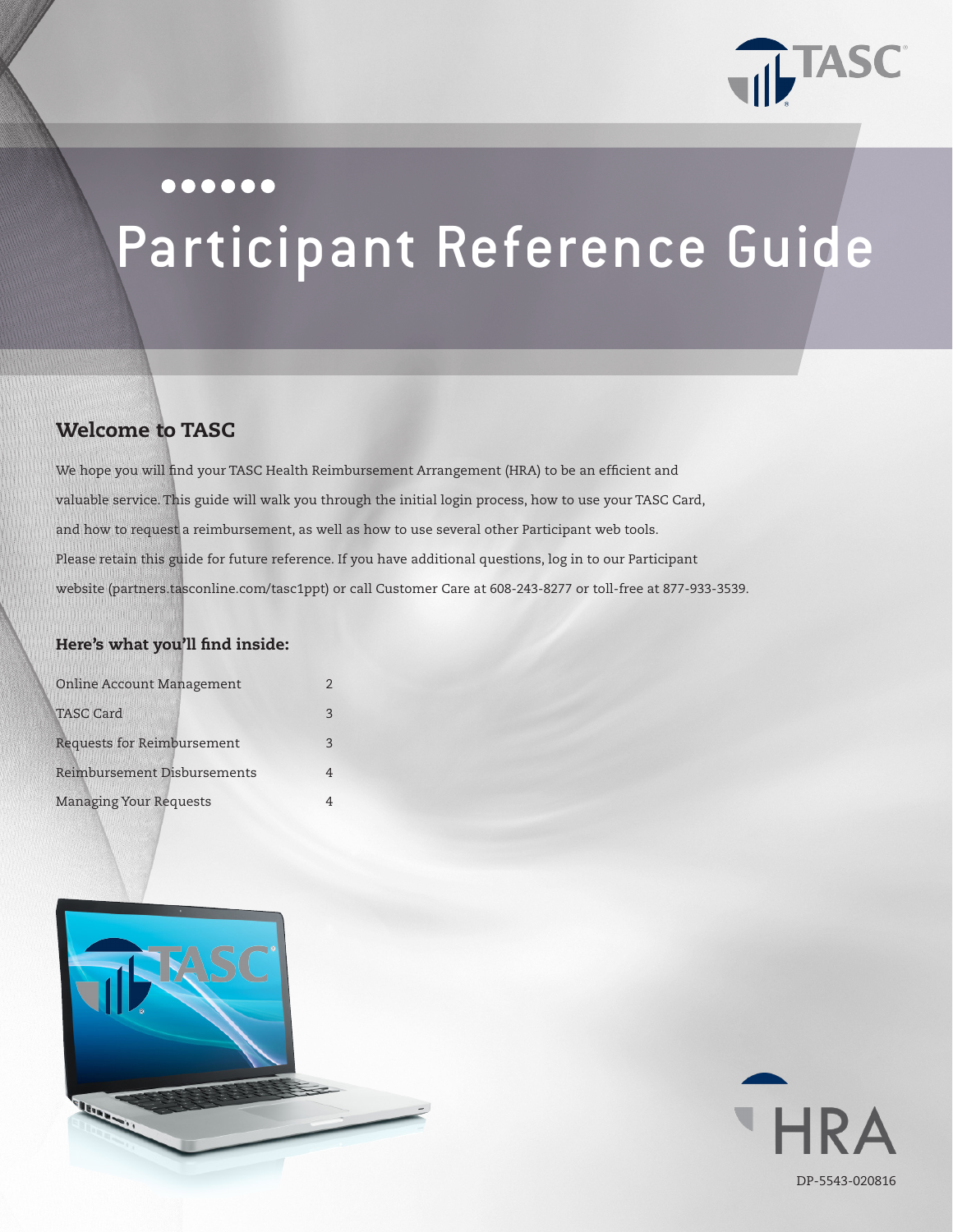## Online Account Management

TASC offers a variety of ways to manage your Health Reimbursement Arrangement! These include our online portal, the TASC Mobile application for Android and Apple devices, and text messaging using any SMS compatible device.

## Login

To access your account, point your browser to partners.tasconline.com/tasc1ppt. Enter the TASC Username and Password provided in your Welcome New Participant email or letter.

If you did not receive the Welcome New Participant email or letter with access instructions, please call Customer Care at 608-243-8277 or toll-free at 877-933-3539.

In the event you forget your Username or Password, click on the Forgot Username hyperlink or Forgot Password hyperlink and answer the security questions to reset your information.

If you need assistance accessing the TASC website or logging in, please contact Customer Care for further assistance.

#### Profile Settings

Select Update Profile to view and update contact and demographic information, including your phone number and email address.

All Participants are obligated to maintain up-todate contact information in the TASC system; this includes email and mailing addresses, and phone numbers. TASC periodically sends important Plan notifications (regarding balances, deadlines, and/ or Plan changes). We are not responsible for any consequences resulting from communications not received due to inaccurate contact information.

Email and Text Notification services are available. Sign up to receive notifications concerning your reimbursement requests by clicking on the Statements & Notifications tab, then on the Update Notification Preferences link. Only benefits-related emails specific to your account are emailed; no SPAM or other notifications are sent.

## Summary Plan Description

Your Summary Plan Description (SPD) will detail the HRA deductible amount (if required), your Plan benefits, and maximum amounts eligible for reimbursement.

The HRA deductible is the amount for which you are responsible prior to any HRA reimbursement. Participants must submit claims with an Explanation of Benefit (EOB) statement for substantiation of claims that apply to the HRA deductible as well as for claims eligible to be reimbursed per the HRA Plan design. Employer responsibility amounts (by percentage) are those amounts that your HRA Plan will cover for eligible expenses.

The benefit types allowed for reimbursement are typically tied to your health insurance plans. Your SPD will detail which expenses are reimbursable through your HRA. Typical expenses include medical deductible, coinsurance, copay, and/or prescription expenses.

#### Account Overview

Online: A quick view of your current Plan Year balance and reimbursements can be found in graph form on the Home tab. For a detailed summary of your account balance, claim submissions, and reimbursements, click on the Accounts tab.

For a detailed listing of claim submissions, click on Account Activity.

Educational materials and resources can be located on the Tools & Support tab.

Mobile: For the ultimate convenience, you can access your account information from anywhere, at any time with the TASC "eflex Benefits" Mobile App. And by using your phone or mobile device camera, you can submit Requests for Reimbursement along with any substantiation documents directly to TASC. To download the TASC Mobile App, visit the Apple App Store or Android Market and search for "eflex Benefits".

TASC Mobile runs on most Android-based phones and tablets and the Apple iPhone, iPad, and iPod Touch. TASC Mobile provides fingertip access to the same features available through your online account.

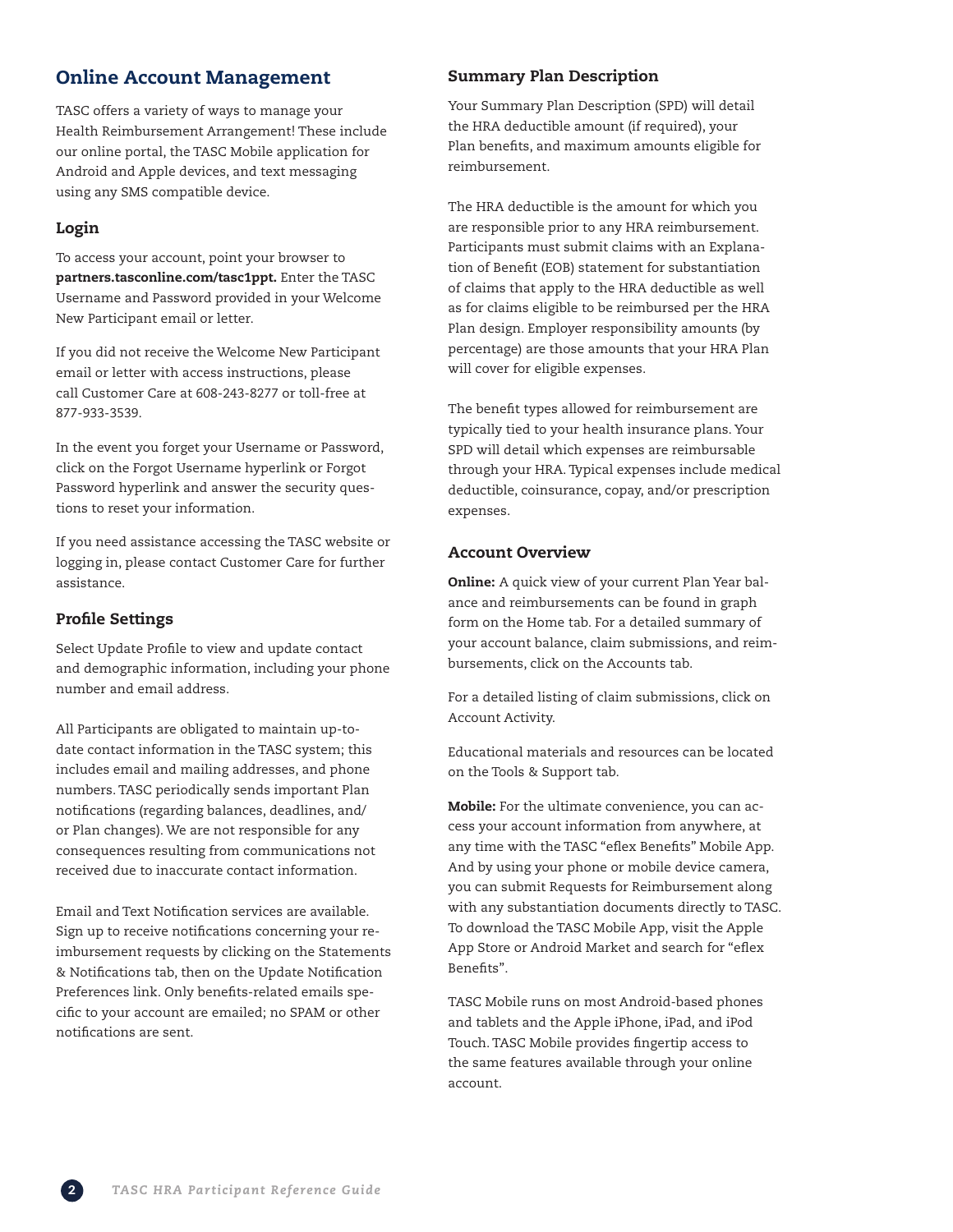

# The TASC Card

Your employer may have elected the TASC Card feature for your Plan. If so, the TASC Card request is implemented as soon as your enrollment is approved. The card is generated in your name and mailed directly to your home address, along with the Cardholder Agreement.

Your TASC Card is good for four years, so hang on to it! Even if you deplete this year's benefits funds, you'll be able to use the TASC Card again next year when you re-enroll in your Plan.

Participants must notify TASC immediately to report a lost or stolen TASC Card. To do so, log in to your online account, click on the Profile tab, click on Banking/Cards and then on Report Lost/Stolen, or call Customer Care at 608-243-8277 or toll-free at 877-933-3539.

The TASC Card works like a typical debit card, but is used as a credit card. Rather than paying out-of-pocket and waiting to be reimbursed, the TASC Card allows you to pay for eligible expenses when the service is provided. Card purchases are limited to merchants identified as providing eligible purchases per your HRA Plan design. All TASC Card transactions and services must occur within the Plan Year.

When using your TASC Card, the amount of the expense is automatically deducted from your Plan's balance and paid directly to the authorized provider. Remember to save documents which support and validate your TASC Card transactions as you may be required to provide them to TASC for review.

If you pay for an eligible expense without the TASC Card, simply submit a request for reimbursement via the TASC Mobile App or online by logging into your online account and clicking File a Claim from the home page.

# Requests for Reimbursement (Filing claims)

Requests for Reimbursement (claims) may be filed online or via the TASC Mobile App (if these options are elected by your employer), or by fax or mail.

You may request reimbursement any time a qualified expense has been incurred. The service related to the expense needs only to have taken place; it need not be paid before requesting reimbursement. Submit Requests for Reimbursements only for eligible expenses (a) incurred during the applicable Plan Year, (b) incurred by eligible Plan Participants, (c) not reimbursed previously under this or any other benefits plan, and (d) not claimed as an income tax deduction. It is your responsibility to comply with these guidelines and to avoid submitting duplicate or ineligible Requests for Reimbursement.

## MyTASC Mobile App

The TASC Mobile App provides the simplest and quickest method to request a reimbursement. Simply enter the required information as prompted and attach your receipt to the Request for Reimbursement by taking a photo using your mobile device camera.

To download the TASC Mobile App, visit the Apple App Store or Android Market and search for "eflex Benefits".

## Online Request for Reimbursement

It's easy to submit reimbursement requests along with substantiation online! Follow these steps:

- 1. Log in to your secure TASC account online and click File a Claim.
- 2. Enter all required information (Start Date of Service, End Date of Service, Amount, Provider, Category, Type, Recipient).
- 3. Click Upload Valid Documentation to attach documentation.
- 4. Review your request carefully to ensure its accuracy, then Add Another to enter additional requests or click Submit.

## Mail or Fax

Download a Claim Reimbursement Form from www.tasconline.com/benefits-participant-materials, complete, and submit with documentation to TASC.